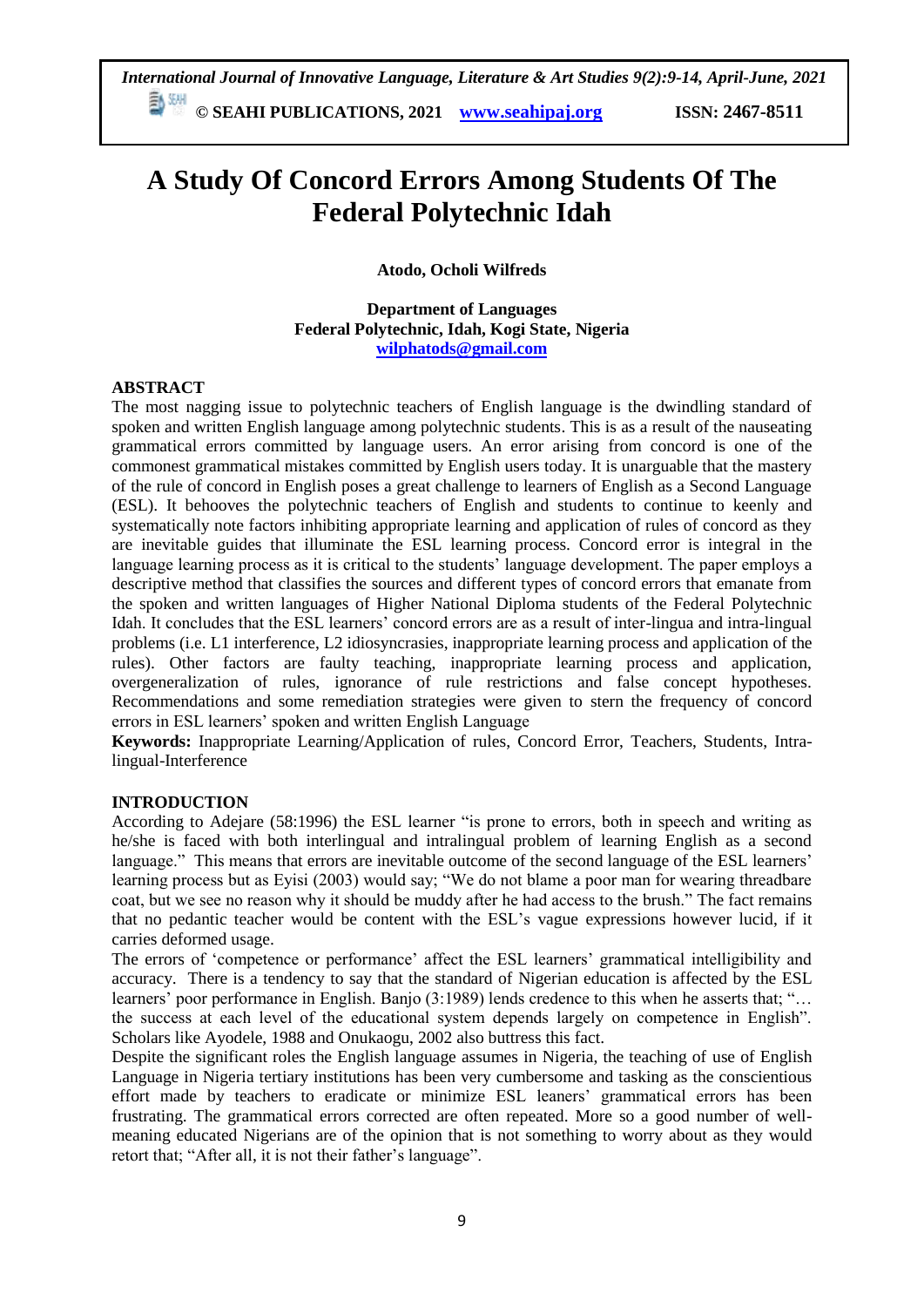The truth remains that there is need for the intelligibility and grammatical accuracy on the part of ESL learners in order to attain the desired high level of communicative competence. This has been the utmost priority of most teachers of English over the years. Adejare, (1995) one of those concerned strongly advocates that; "there should be a conscious and methodological teaching of grammar to achieve communicative competence. This has also been the focus of many researchers over the years.

Bright and McGregor (237: 1970) also emphasize the need for the intelligibility and grammatical accuracy on the part of learners of English as a second language. According to Aiyewumi, et al., (2001:v) "If learner errors are left unchecked by the time the numerous infringements take their tolls, the outcome will be chaotic…" Eyisi (2004) also lends credence to this when she says; "…we must do something about the pathetic situation…".

It becomes pertinent to examine the ESL leaners" understanding of the rules that govern the use of the language.

It is in line with the above comments and observations that this paper attempts to look at the structure of the written English of the Higher National Diploma students of The Federal Polytechnic, Idah. Conscientious efforts were made in this paper to identify, classify and analyze the concord errors in their writings. The overall aim is to have an insight of their strength and weaknesses in the application of rules of concord taught as a topic and to help improve on their areas of needs.

## **Conceptual Clarification**

In the context of this paper error refers to widespread imperfect production caused by an ESL learner as a result of genuine ignorance of accepted rules which is in conformity with the standard variety. Broughton et al, (1980) defines error as "systemic infringements of the normal rules of the language," Similarly, Crystal (1999), also define error as; "Unacceptable form produced by someone learning a language, especially a foreign language" while mistakes are speakers; "non-systemic features of production speakers would correct if their attention were drawn to them." Dulay and Burt (1974) see error as; "those instances of deviation from the norms of a language."

Concord on the other hand refers to where the choice of one element triggers off the use of a particular form of another element. Quirk et al (1973:176) broadly define concord as "the relationship between two grammatical element such that if one of them contains a particular feature (e.g. plurality), the other must also have that feature". Lyons (239:1968) explains why the constituents of a particular syntactic construction are said to "agree", or be "in concord", with respect to such features as "gender", "number", "case", "person", etc.

It is unarguable that the English language sentence has a strict word order and the element that make up a sentence must be in concord otherwise, the linear sequence becomes ungrammatical or an error. Concord errors out of all the grammatical errors are picked upon, because the notion of concord is an important and an integral aspect of English grammar. The principle of concord is very central to syntax generally because the whole point about syntax is that it deals with interrelationship or harmonization among linguistic structures.

## **Sources of Errors in Spoken and Written English**

There are different sources of errors in the use of English by the ESL learners as it indicates poor knowledge of the code of English language. Bamgbose (1976), share Arnolds and Adejare"s opinion that; much of the grammatical errors committed by ESL learner come from intralingual problems. For Ozioko, (2007) "errors could be caused by carelessness and thoughtlessness." Myles, (1997) identifies both social and cognitive factors as sources of errors in second language learning. He further explains that learners of the second language may continue to exhibit errors in their spoken or written English for the following reasons:

- $\triangleright$  Negative attitude towards the target language
- $\triangleright$  Continued lack of progress in the second language
- $\triangleright$  Wide social and psychological distance between them and the target culture and lack of integrative instrument for learning.

He also states that leaners equally exhibit errors for these reasons:

- $\triangleright$  Difficulty in acquiring academic and discourse
- $\triangleright$  Lack of coherence in organizing information both at the sentence and the text level.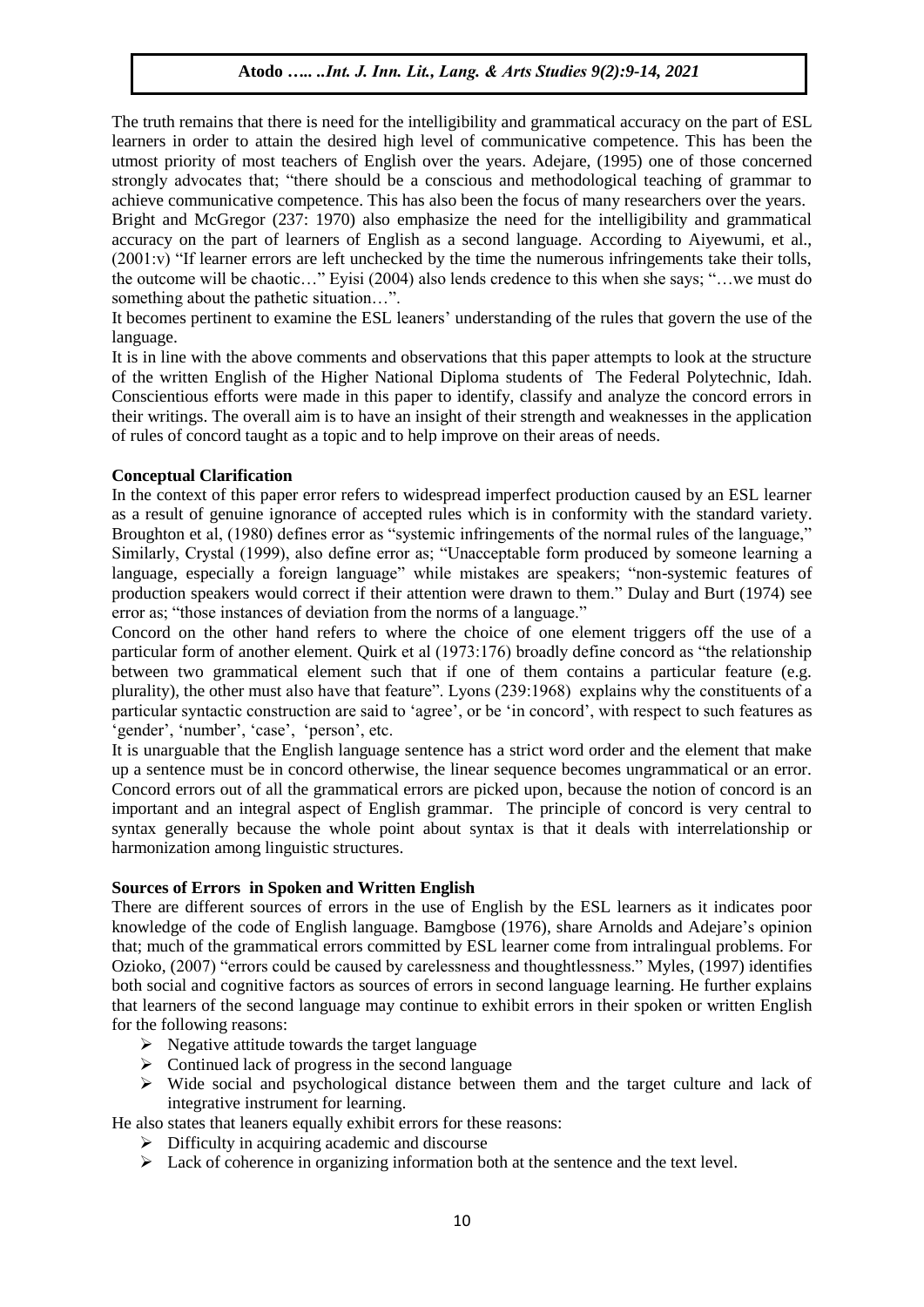$\triangleright$  Complex process of writing in a second language transfer due to learners' lack of the necessary information in the second language or the capacity to actuate the appropriate second language routine. The above reveal the fact that interlingual and intralingual interference are the key sources of errors in the second language.

# **Types of Concord**

English has different types of concord such as; number between subject and verb, concord of person, subject-complement concord, pronoun concord, Concord with Correlatives, Concord by Collective Noun, Concord by Proximity, Notional Concord etc. This study will specifically be based on the errors or deformities in the following types; number between subject and verb, concord of person, subject-complement concord, subject-complement concord and pronoun concord.

# **RESEARCH METHODOLOGY**

This study is descriptive in nature. It is interested in the description, categorization or classification of the use or misuse of concord among sampled Higher National Diploma students of the Federal Polytechnic Idah, Kogi State, as exhibited in a composition test given to them. This is in consonance with Corder's view (91-97: 1974); that; "The ESL learners' competence could be tested by the learner"s ability to distinguish between grammatically acceptable or ungrammatically acceptable sentences."

A written composition test was personally administered to the 2016/2017 set of sampled Higher National Diploma (HNDI) students from different departments of the polytechnic as part of the teaching process or exercise of essay writing during the first semester. Three different essay topics were given to the students from which they were expected to write on any one of their choice. These essay topics were designed in such a way that they were of interest to the students. This is to enable the students generate a free and unrestricted flow of expressions or creative writing in the use of English, especially in the use of the simple present tense. The students were given ample time to read over their works in order to eliminate mistakes which are products of "chance circumstances" (Corder, 10:1981).

It is imperative to note that after the administering the test out of the scripts collected from the students, 50 scripts were randomly selected as sample for analysis within the context. Each was closely examined to identify the different types of concord errors mentioned above as the paper is designed to show the students weakness and strength in the rules of concord which they were taught in class. The concord errors identified were painstakingly categorized while other types of grammatical errors were ignored as they are not useful for the study.

## **PRESENTATION OF RESULTS**

#### **Types of Concord-Analysis Studied Subject-Verb Concord Errors**

From analysis of the studies, it was discovered that subject-verb concord errors top the list of all the different types of concord errors in frequency. This is a very interesting discovery since subject-verb concord has been said to be the most significant of all the concord relations in English as it forms a major learning problem. (Quirk et al, 1973;Dukiya, 1991). The following are attempts by the ESL learners to merge subject and verb thus:

- 1. These eleven players has positions to play
- 2. My brother always hate my father
- 3. Rice contain some protein
- 4. Some people wants to take beans
- 5. There  $\overline{is}$  two linesmen
- 6. They does their work.
- 7. We goes to work.
- 8. Even the waste matter from our cows are useful.

9. Exchanging gift between friends are always encouraging.

10. The news that reached us shortly after the accident were shocking.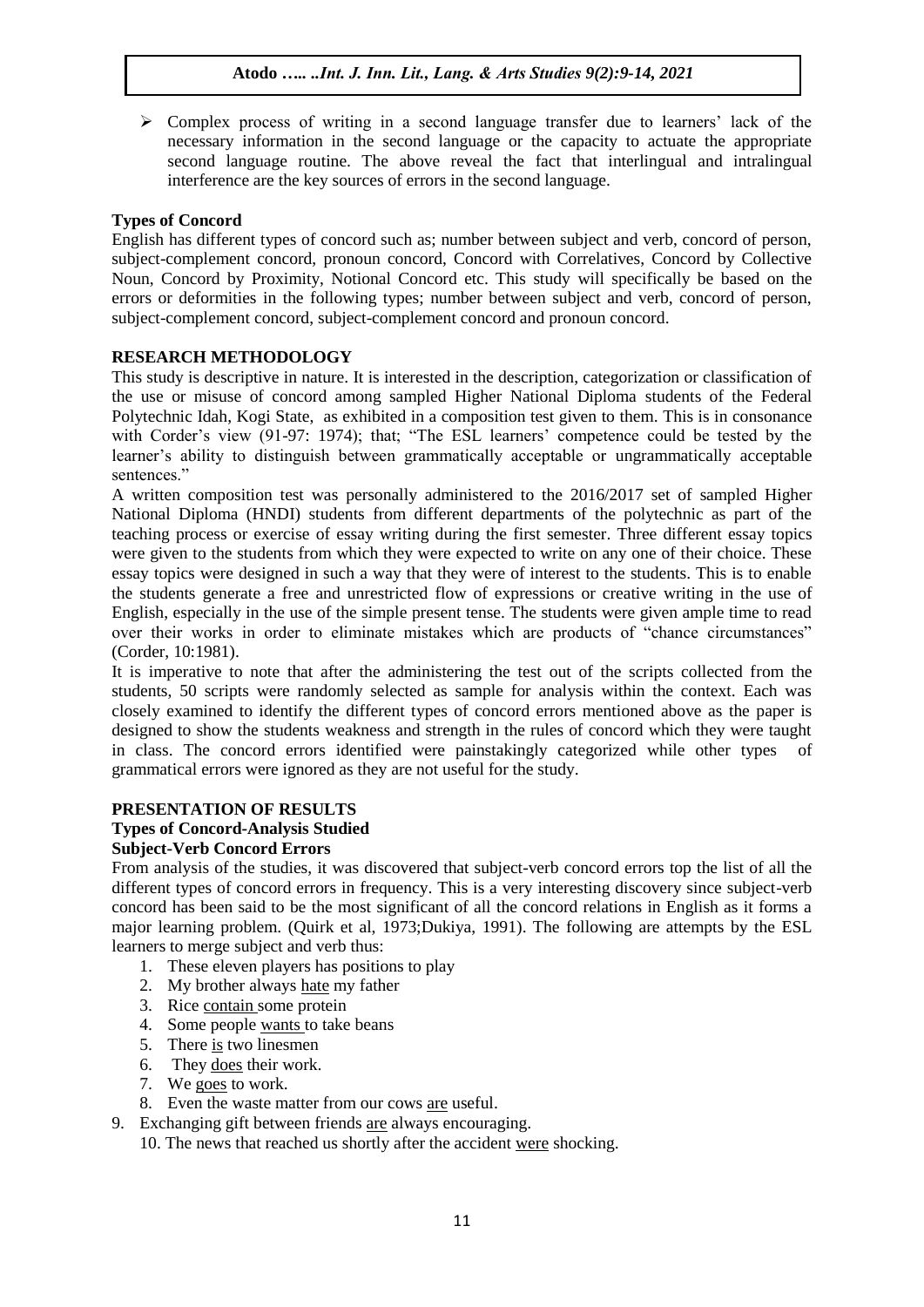In each case of the deformed sentences above, the predicator fails to agree with the subject either in terms of singularity or plurality. For example, sentences 1, 4, 5, 6 and 7, ought to have plural verbs "have", "want", "are", "do" and "go" – respectively in consonance with their plural subjects. Sentences 2 and 3 ought to have taken singular verbs "hates" and "contains" respectively to agree with their singular subjects but the ESL learners are unaware that a singular verb always ends with the morpheme -'s'. For serial no. 8, 9 and 10, the verb that agrees with the subject are: 'is' and 'was' respectively. Many instances of subject-verb concord errors discovered in the sampled data appear to be caused by a combination of factors like over generalization, hyper-correction, and confusion as to rule application, mother tongue interference and faulty teaching.

## **Pronoun Concord Errors**

The English language makes a distinction between the masculine, the feminine and neuter genders, so strict consistency is expected in the use of the pronouns associated with each of the genders. Here, the rule demands that; a pronoun must agree with its antecedent in number, case and gender but in usage, the following are deformities identified in the pronoun concord errors committed:

- 1. If one wants to cook rice, you will first wash it.
- 2. My sister will not come home, he will sleep outside
- 3. The man enjoyed her stay in Abuja.
- 4. He came back to the office to search for her supervisor
- 5. Graduates have no means of catering for himself.
- 6. Human beings have mindful things he find necessary.
- 7. Each linesmen is on either side of the pitch with a flag in their hand
- 8. Whoever knows how to play it, the country takes them out.
- 9. On the part of the student they fail to read before the examination.

In the first sentence, the anaphoric pronoun "you" does not tally with their definite pronoun "one". In the second, third, fourth and fifth sentences there are cases of gender violation while in the  $6<sup>th</sup>$ ,  $7<sup>th</sup>$ ,  $8<sup>th</sup>$ and  $9<sup>th</sup>$  remaining sentences there were cases of number violation. The major causes of pronoun concord errors among the subjects of this research appear to be the absence of gender distinction in the ESL learners" mother tongues and also as a result of their inability to make a distinction in their selection of pronoun to suit the subjects (the antecedent) in the sentence. In other words, they failed to observe the rule of pronoun antecedent which states that pronoun replacing a noun must be masculine of the noun is masculine, feminine if the subject of the noun is feminine and neuter if the noun is neuter.

## **Concord of Person Errors**

This class of errors is discovered to be the third in frequency out of the concord errors researched. The rules demands de that there must be concord of person between the subject and the verb of the sentence but in usage the sampled ESL learner have the following deformed-utterances:

- 1. The students sits for the examination.
- 2. The doctors helps.
- 3. Most people choose career for prestige.
- 4. My parents doesn"t know my brother"s wife
- 5. He have a son
- 6. The goal keeper and the back man was there

These types of concord errors are closely related to subject-verb concord errors. However, in concord of person, what is emphasized is the harmony between the subject element of a sentence and the predicator in terms of person and not necessarily number. The above examples are therefore less usual because they breach the concord of person between the subject and the predicator in each of the cases. Basically, errors in the concord of person among the subjects appear to have their origin in the structure of English language itself. The process of selection of verbs by different persons in English grammar is rather complex and rigid due to the idiosyncratic nature of English. The sampled ESL learners being confounded therefore, resorted to arbitrary selection in their bid to communicate in English thereby making such errors.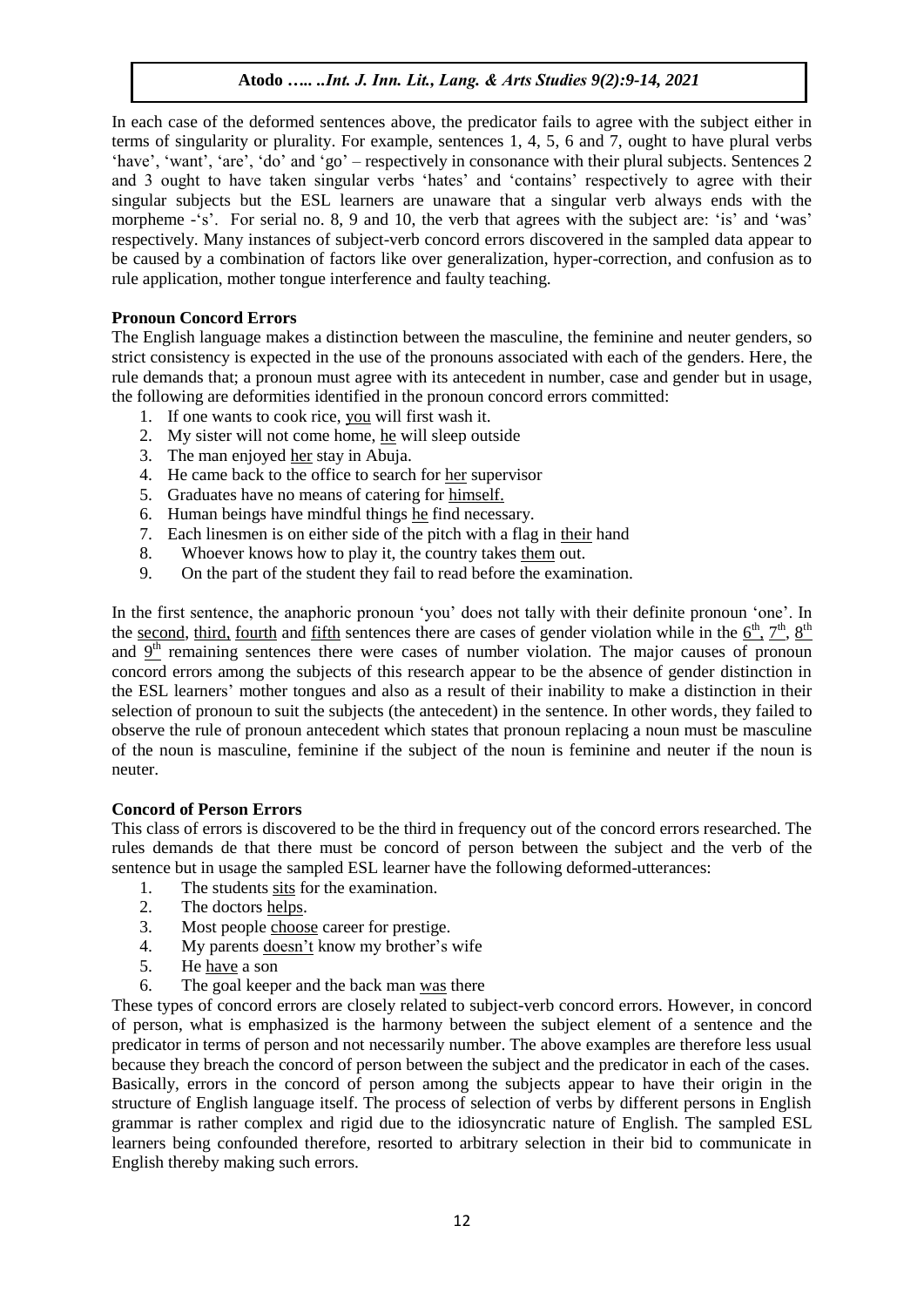#### **Subject-Complement Concord Errors**

Errors of concord as they affect the subjects and complements of sentences usually breach the system of number in English grammar. The rule here is similar to what operates in the subject-verb concord. The subject and the complement of a sentence must agree in relation to number but in usage the sampled ESL learners make errors as a result of not mastering the rules guiding number system in English, thus the following ungrammatical sequence:

- 1. Idoko and Tule are my sponsor
- 2. Football is the kings of all games
- 3. My father is a bad parents
- 4. Saturdays and Sundays are special in our house
- 5. Beans is a foods that gives protein

## **Subject-Object Concord Errors**

This is the least frequent type of concord errors in the study. The concord rules demand that where the objective element is a reflexive pronoun there is usually a concord of person, number and gender between it and the subject. This invariably means that there should be consistency and no shift in person, number and gender but in usage the sampled ESL learner deviates resulting to following errors:

- 1. The linesmen will raise their flag.
- 2. Most of them are graduate.
- 3. It is one of the social evil facing our country.
- 4. It covers all aspect.
- 5. Bribery is one of the major act.
- 6. The federal Polytechnic has five school.
- 7. We have different religion.
- 8. In some office you have to bribe
- 9. The players can wound himself like that .
- 10. Parents should lay good examples for his children
- 11. You will boil it or roast it before you can eat them

This type of error of concord, especially as it affects the use of pronouns appears to be due to mothertongue interference in the learning process of the English language. This has to do with the use of honorific pronoun in their mother tongues in deference to age or authority. Some of these errors are also probably caused by inadequate attention or lack of a firm grasp of the rules of the systems of number, gender and person at this stage of the students' competence.

From the foregoing, in order not to be see the ESL teacher as part of the ESL learner's problem, he/she must be ethical enough to make the ESL learner recognize that their incompetency on concord as a reflection of general problem facing the use of English in the Nigerian society not as a sign of failure.

## **CONCLUSION**

It is impossible to avoid errors or correct all the errors committed among students but as much as possible errors of ESL learners should not be overlooked or tolerated, they should be noted and corrected. The errors analyzed are often seen as sign posts to show that learning is taking place. It has been suggested that; "every English teacher is highly opportuned to engage in some sort of research in error analysis to avoid grammatical blunders…" Apparently, rules that are badly learnt and applied induce errors as seen in this study so the teacher should always note and correct all errors encountered among students to avoid being fossilized and entrenched.

## **RECOMMENDATIONS**

The first step towards the remediation of concord errors is the awareness on the part of the teacher that such a problem exists in the learning process of the polytechnics ESL learners and also evident that the learner is working his/her way towards the correct usage .

For effective teaching and remediation of concord problems, more time should also be devoted to the methodological teaching of concord problems in English because of their significance and centrality to the concept of syntax. This is simply because when teachers of English were pedantic about